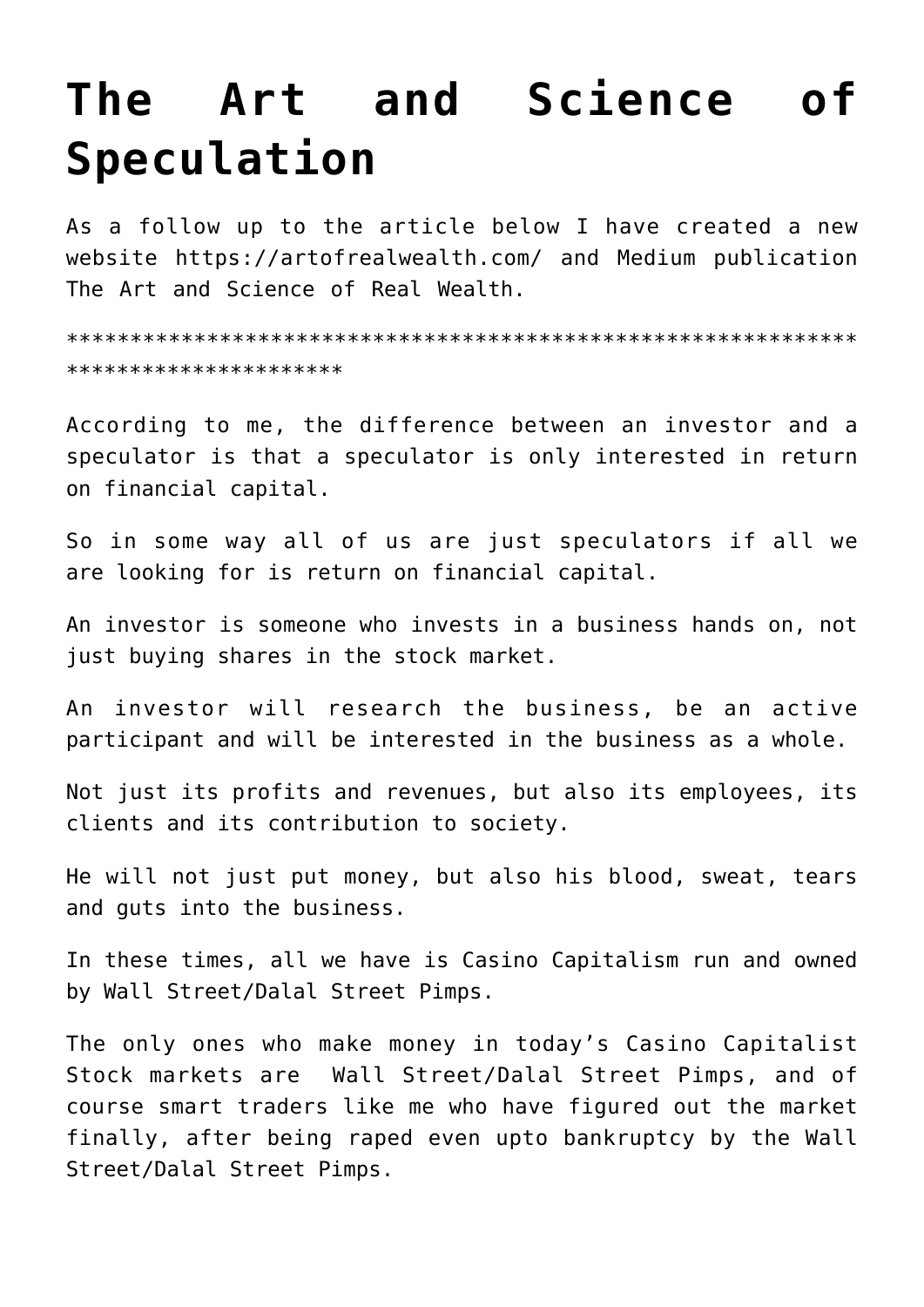The biggest con act in the finance industry today are mutual funds and ULIPs and also so called "strategies" of "Buy and Hold", vigorously promoted by many billionaire investment managers and hedge fund owners.

They want us to "Buy and Hold" so that they can cash their profits.

**What the [Wall Street/Dalal Street Pimps](https://aryadharma.world/fukus/wallstreetpimps/) actually want us to do is not "Buy and Hold" but "Buy and [Hold the bag."](http://idioms.thefreedictionary.com/hold+the+bag)**

**So for now it is better to be a Short term Speculator or a ICU Lottery Ticket Speculator and only risk money you can afford to lose.**

With the rest of the money, invest in a property that will get you a residential rental income.

Or invest in a professional company that will invest in residential rental properties.

Or if you are really willing to work hard and be hands on to make your investment grow, then invest in a farm and practice progressive and natural farming.

By 2025 a farmer with 5 acres, who is educated in the art of progressive and natural farming and cooperative marketing, will be making more money than a software engineer working for an IT/BT Coolie.

**Do not invest in any farmland or property now unless you have been lucky enough to already own it.**

**Wait till 2023.**

By then prices will be 1/10th of today's prices which has lead to a bubble in every asset due to the pumping of "free" money by all the [FUKUS](http://aryadharma.world/fukus/) central banks and Japan.

Until 2023 just invest in Sovereign gold bonds.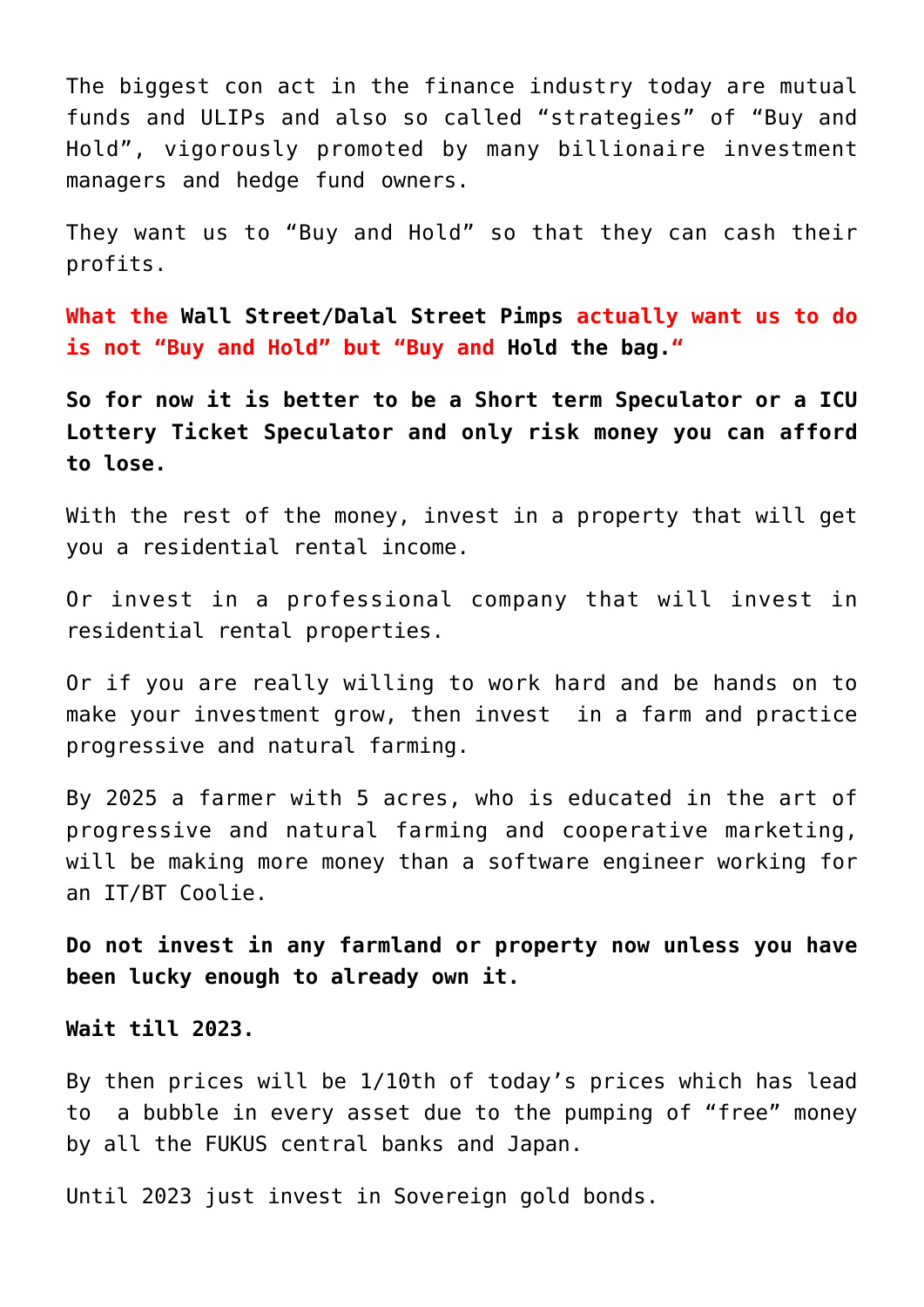And also short term liquid funds.

The interest rate may be only 2%, but at least getting 2% is better than losing 50% of your money investing in overpriced "assets".

**I have also given a formula at the end of this article for investing in stable low risk evergreen dividend paying stocks.**

Thoroughly study past economic bubbles and crashes for upto 300 years.

Take the [Kondratiev Wave](http://en.wikipedia.org/wiki/Kondratiev_wave) seriously.

This calls for even more patience, but if you can follow the [Kondratiev Wave](http://en.wikipedia.org/wiki/Kondratiev_wave), even one trading period of a few months in your life time will change your family for generations.

Knowing when to jump onto the next technological breakthrough and jumping out when you see the end of the cycle can change your family for generations.

[Nikolai Kondratiev](https://en.wikipedia.org/wiki/Nikolai_Kondratiev) was one of the most underrated economists, but in my opinion, his theories are most suited in the long term and for this world in general. He had a lot of significant and useful theories on agriculture, which is the basis and only long term sustainable policy for any economy.

Unfortunately he was born during [Stalin's](http://en.wikipedia.org/wiki/Joseph_Stalin) rule, and [Stalin](http://en.wikipedia.org/wiki/Joseph_Stalin) being the asshole that he was, had [Nikolai Kondratiev](https://en.wikipedia.org/wiki/Nikolai_Kondratiev) sent to a labour camp and then had him shot for exposing the unpleasant truths of Stalin's policies.

These Kondratiev cycles last as long as 50-60 years.

The tech enabled finance and casino capitalism revolution started in 1971.

I expect it to collapse by March 2020.

All tech and tech enabled finance does is intangible.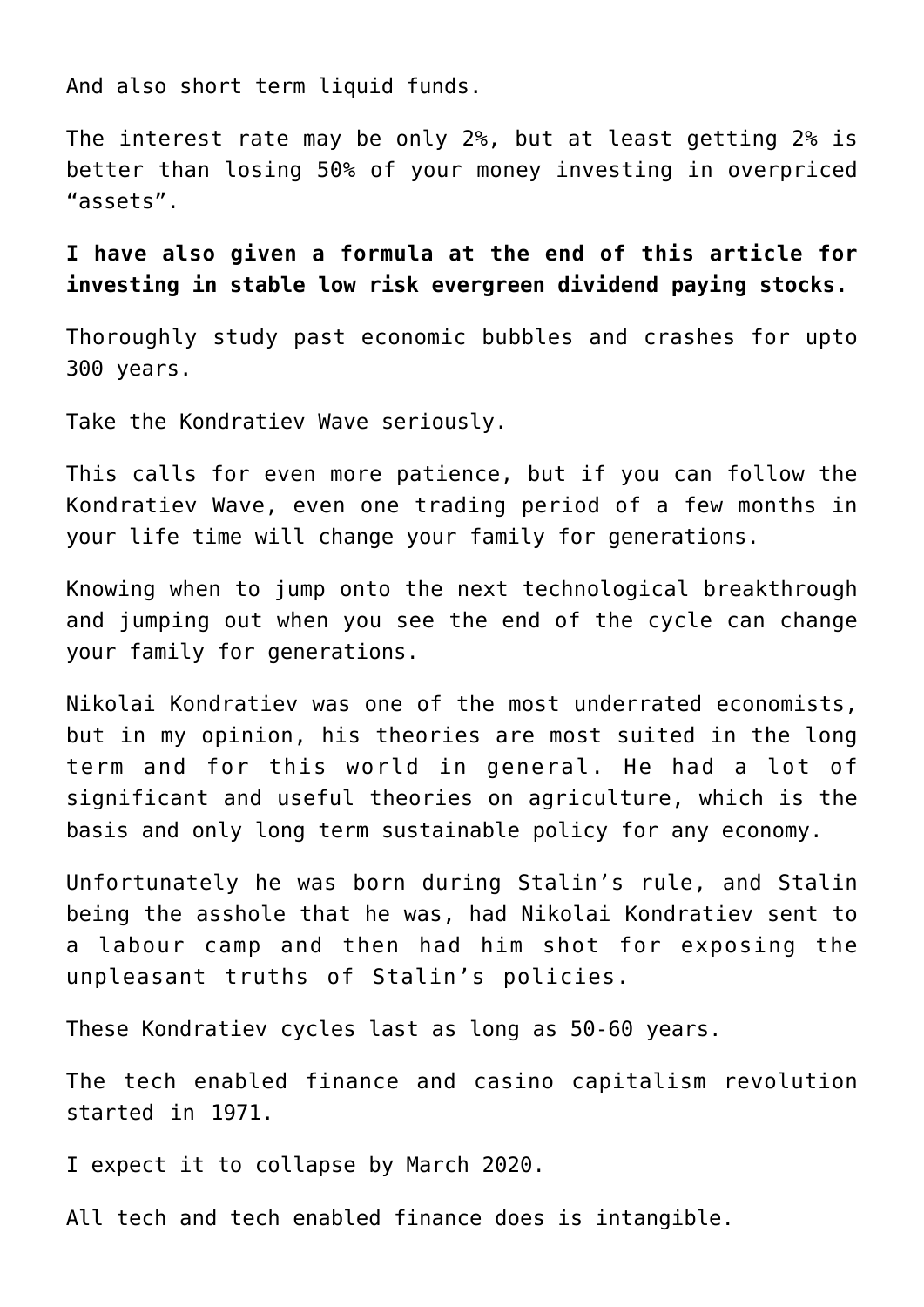All you need is a computer and some smart software to produce profits.

**It actually produces nothing, it just drives people and finally countries in to debt, and produces profits only for a few select [Wall Street/Dalal Street Pimps.](http://aryadharma.world/fukus/wallstreetpimps/)**

So after mid 2020, the next cycle of the [Kondratiev Wave](http://en.wikipedia.org/wiki/Kondratiev_wave) will begin and it will be back to technologies and businesses promoting sustainable growth using tangible and measurable products especially in agriculture, energy ([Nuclear Fusion](http://aryadharma.world/articles/nuclear-fusion-the-energy-of-sun/) and other energy sources from our [Shastras](https://en.wikipedia.org/wiki/Shastra) and innumerable [ancient](https://en.wikipedia.org/wiki/Hindu_texts) [texts\)](https://en.wikipedia.org/wiki/Hindu_texts), organic and natural food products and [FMCG,](https://en.wikipedia.org/wiki/Fast-moving_consumer_goods) [traditional healthcare \(Ayurveda\),](https://en.wikipedia.org/wiki/Ayurveda) artisanal guild cooperative production, community owned banks, water pollution control, water conservation and recharge, biodegradable replacements for plastic and other toxic products, and natural replacements for animal products.

I am setting up an investment fund to chase the above opportunities and have quite a few good leads and potential opportunities.

If you are interested in the above opportunities and are serious and patient and high risk tolerant, then use my feedback form at my company **FIFIELE FIFIELE (Shambhala** [Samathvam\)](http://www.shambhala.global) to contact me.

## **The Art and Science of Speculation**

I was fascinated by the stock market ever since [Harshad](http://en.wikipedia.org/wiki/Harshad_Mehta) [Mehta](http://en.wikipedia.org/wiki/Harshad_Mehta) became famous.

People have mixed views about [Harshad Mehta,](http://en.wikipedia.org/wiki/Harshad_Mehta) but if it wasnt for him, many people including me would have not been fascinated by the stock market.

It was not the thousands of crores, his Lexus cars or his penthouse with a mini golf course that really made him important.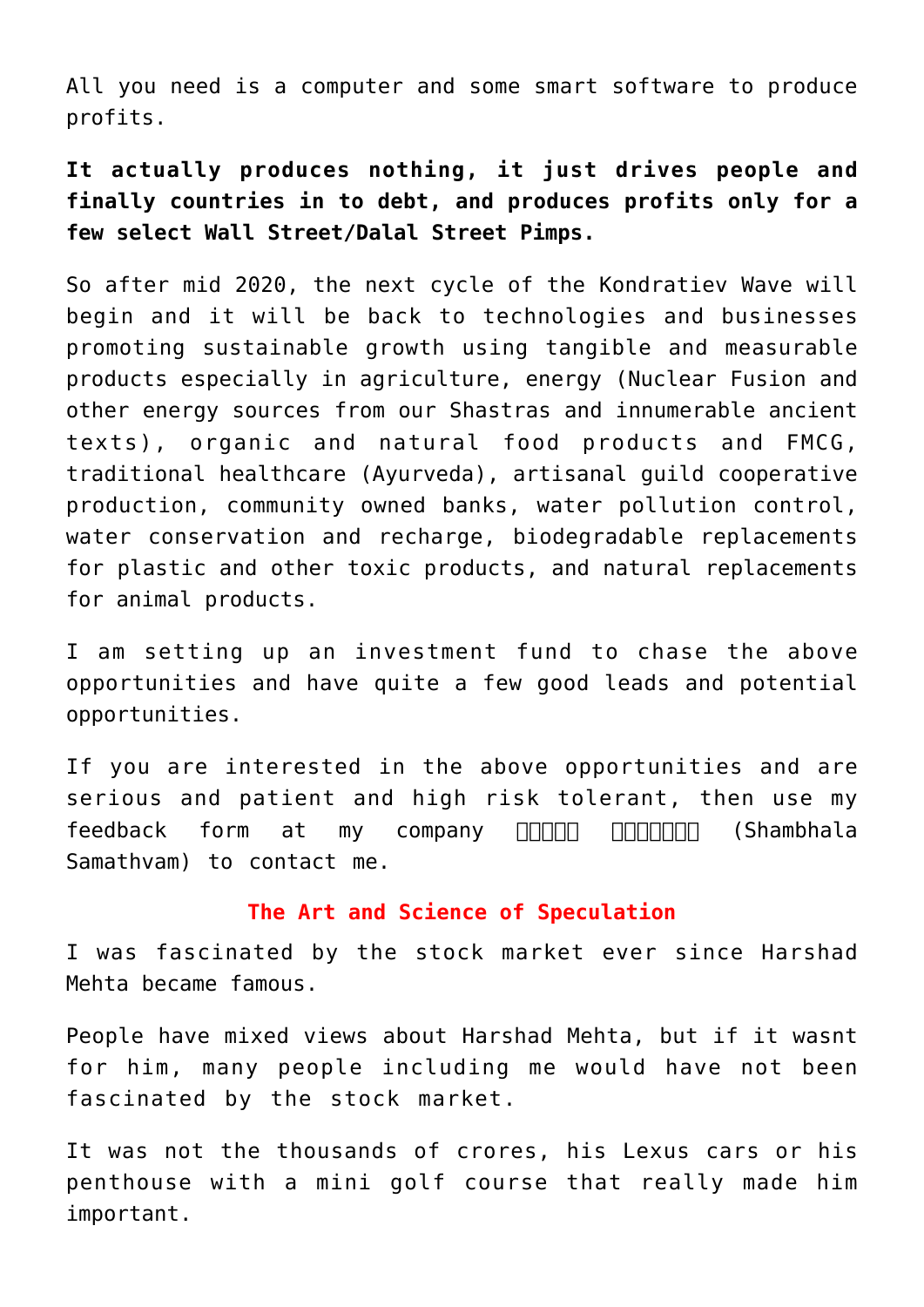That was only to fill and sell the magazines and TV shows.

More importantly it was the mass hysteria that he created which made him extremely powerful.

Just rumors of his investment took a junk stock like [Karnataka](http://indianinvestoroftheyear.blogspot.in/2008/01/market-musings-stock-tip-of-day.html) [Ball Bearings](http://indianinvestoroftheyear.blogspot.in/2008/01/market-musings-stock-tip-of-day.html) to more than 100 times it original value in a few months.

If rumours of his selling a stock came, that stock collapsed.

Banks were lining up and running behind him to give him money to invest.

It was not the money that he made or the fancy stuff that he had, but the power that he had over the Indian stock market is what fascinated me.

The power that [Harshad Mehta](http://en.wikipedia.org/wiki/Harshad_Mehta) had and the madness he inspired is what led to my introduction to speculating in the financial markets.

I am largely a self taught speculator.

After more than 25 years of speculation, and big wins and even bigger losses I thought I should at least briefly write down my lessons from my experience so that people can learn from both my mistakes and successes.

One can never truly be a master at speculation.

It is a continuous learning processes and every trade is a new lesson to be learnt.

## **Speculation is a combination of both art and science.**

It is very rare to find a person who has a combination of both artistic and scientific talents.

But such people who can combine both artistic and scientific abilities make the best speculators.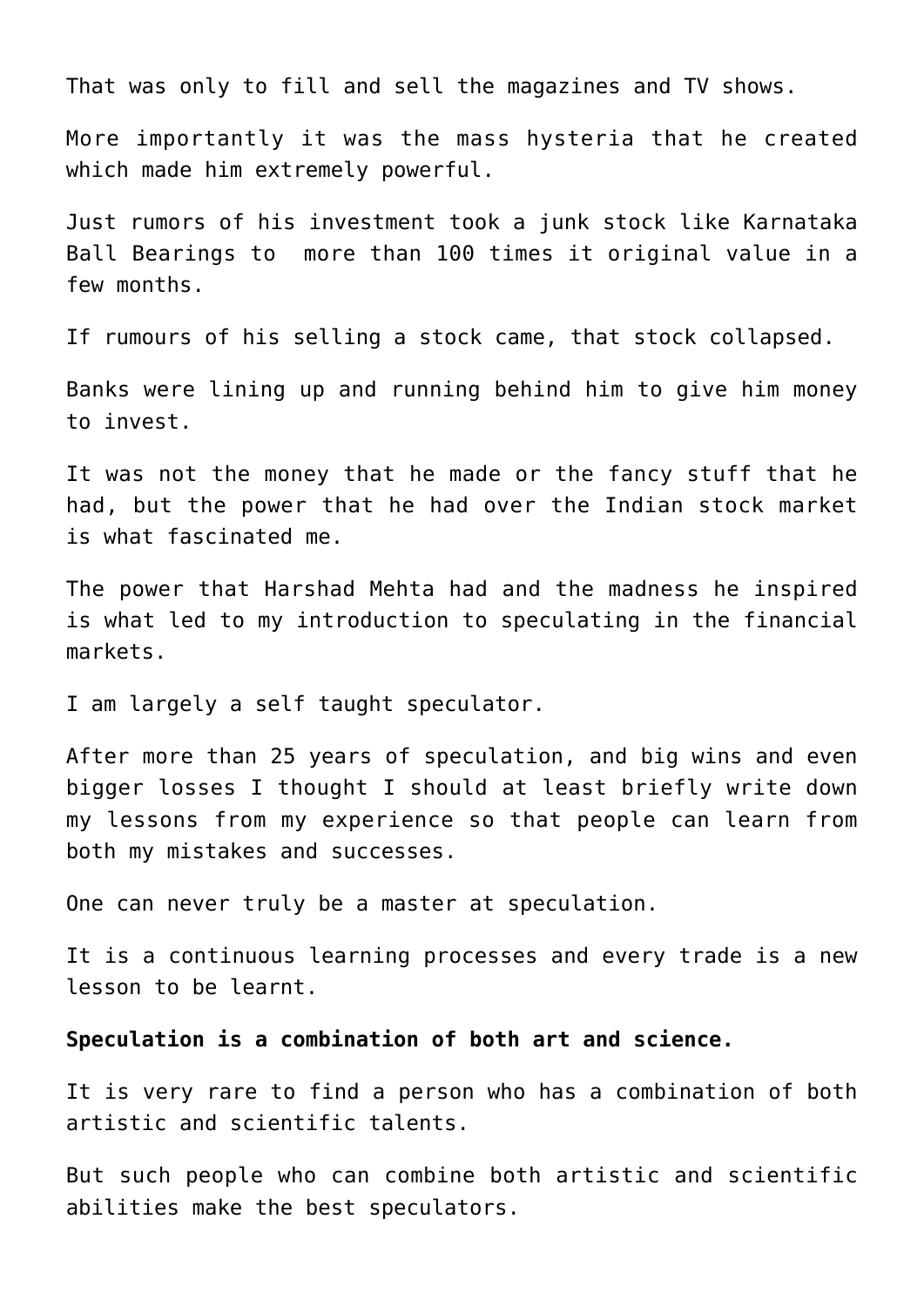**In fact not just in speculation, but in any field, the people who combine art and science into their work, will come out as the highest winners in their field.**

To be a success in speculation you must conquer four fundamental things:

- **I**gnorance
- Fear
- Hope
- Greed

To eliminate ignorance, follow overall market patterns for at least 18 months to two years, focus on the charts and institutional buying and selling, and insider buying and selling, pledging of shares you will gain some measure of knowledge.

Ignore and black out all the news, especially TV news and internet message boards.

Remember the stock market is only 15-20% of the financial markets, there are much larger and profitable and less manipulated markets like commodities, bonds and currencies which also offer immense opportunities.

These markets are still manipulated, but unlike investing in the stock market which is completely opaque, the commodities, bonds and currency markets are relatively more transparent.

In [Bharat](http://aryadharma.world/bharat/) only the equities markets are developed and extremely liquid, so trading in the commodities and currency markets in [Bharat](http://aryadharma.world/bharat/) has huge spreads and low liquidity.

Trading in the bond markets is only available to professionals.

All the markets in the world are tied to the USA.

If the USA markets fall, the whole world falls, it the USA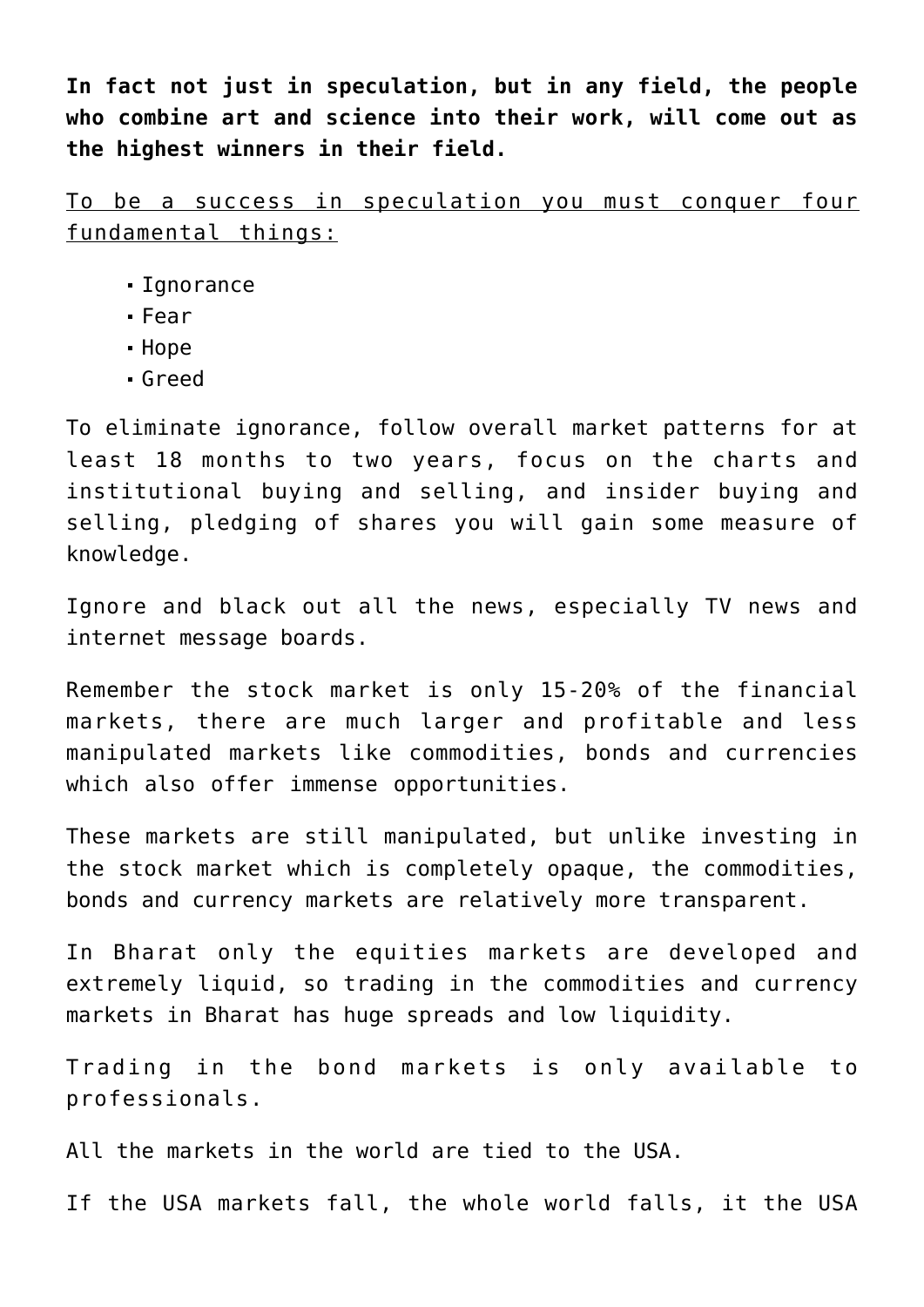markets rise the whole world rises.

So for the best trends in the USA for equities, financials and commodities follow the [CBOE Commitments of Traders \(CBOE COT\)](http://www.cftc.gov/MarketReports/CommitmentsofTraders/index.htm).

This is the best indicator for the trend of the market.

Here is an [explanation](http://www.cftc.gov/idc/groups/public/@commitmentsoftraders/documents/file/tfmexplanatorynotes.pdf) of the [CBOE COT](http://www.cftc.gov/MarketReports/CommitmentsofTraders/index.htm).

However the [CBOE COT](http://www.cftc.gov/MarketReports/CommitmentsofTraders/index.htm) is only numbers and very difficult to understand.

As they say a picture speaks a thousand words – so to look at the [CBOE COT](http://www.cftc.gov/MarketReports/CommitmentsofTraders/index.htm) in pictures, use the [CME Quik Strike.](http://www.cmegroup.com/tools-information/quikstrike/commitment-of-traders-agricultural.html)

This gives you the map of the USA markets.

With this map if you learn to navigate it properly you will have at least a 20% idea of the trend.

The rest is left to chance since the markets are completely irrational.

It is run on the madness of crowds and as we know madness can never be understood.

Genius is found even in madness but is limited to probably one in a million.

For the rest of the crowd all that is found is madness.

That all the secrets I reveal about my practices.

You figure out who to follow from [CME Quik Strike.](http://www.cmegroup.com/tools-information/quikstrike/commitment-of-traders-agricultural.html)

Hint:

The Managed Money are the wolves.

The Dealers are the shepherds and the Producers are the sheep – they can fight the wolves and direct the sheep.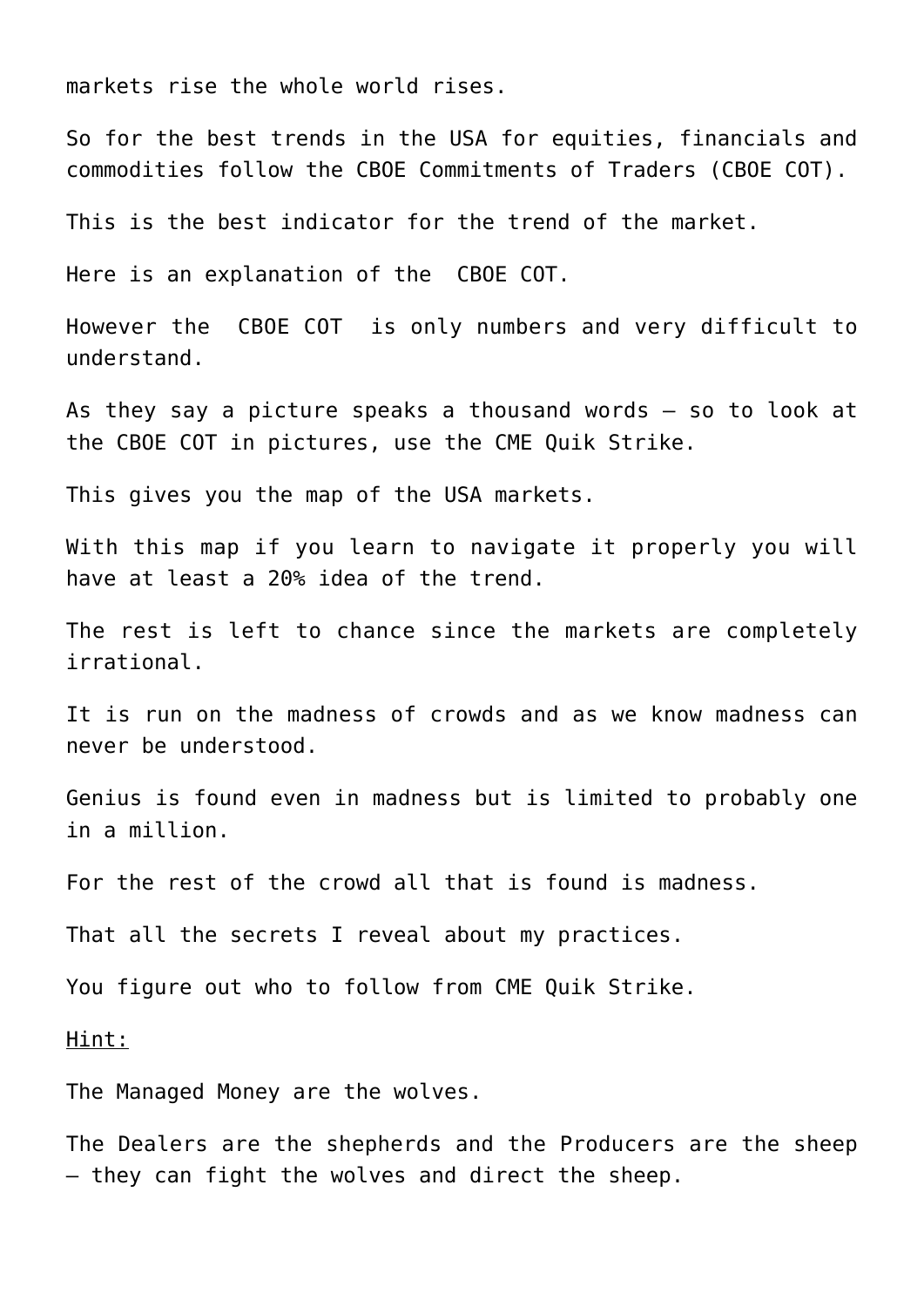Shepherds can even direct the sheep off the cliff and the sheep will blindly jump.

But sometimes the sheep just jump over the fence and run away and escape and leave the shepherd and wolves chasing after them.

Another good site is the [Barchart.com Commitments of Traders.](https://www.barchart.com/futures/commitment-of-traders) 

These charts are much easier and simpler to read than the [CME](http://www.cmegroup.com/tools-information/quikstrike/commitment-of-traders-agricultural.html) [Quik Strike](http://www.cmegroup.com/tools-information/quikstrike/commitment-of-traders-agricultural.html) and give the added advantage of the current price of the commodity also.

The most exciting market in the world is the [Shanghai](https://in.investing.com/indices/shanghai-composite) [Composite](https://in.investing.com/indices/shanghai-composite) (SSEC).

The [Shanghai Composite](https://in.investing.com/indices/shanghai-composite) (SSEC) is a good gamblers most orgasmic wet dream and a clueless gamblers worst nightmare.

The [Shanghai Composite](https://in.investing.com/indices/shanghai-composite) (SSEC) can fall 4% in a day and rise 2% the next day.

**Can you imagine the scale and magnitude of profits or losses that can be made by trading on the [Shanghai Composite](https://in.investing.com/indices/shanghai-composite) (SSEC)?** 

However do not speculate in the commodities, bonds and currency markets with more than 0.5% of your net liquid income (net cash only, not land, gold etc), after all expenses, including your planned foreign world tour with your wife, mistress or toyboy whichever may be the case.

I have made huge amounts of money before I reached 30, that ordinary people would not make in a life time.

But finally I have only been an eventual failure in speculation over the last 25 years.

That is because I could not conquer hope and greed.

People may conquer fear, but hope and greed is the is downfall of most speculators.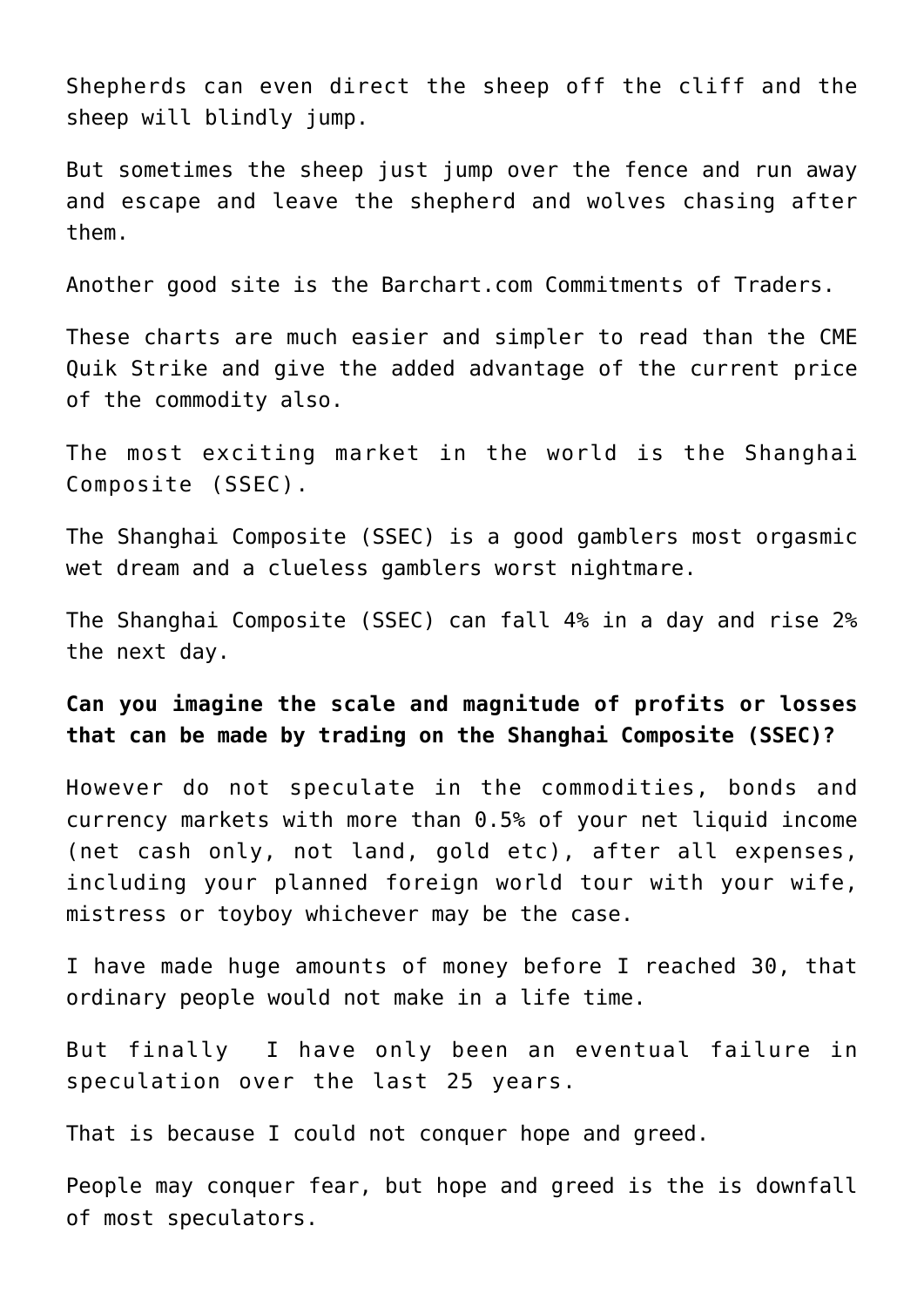Forget about [candlesticks](http://en.wikipedia.org/wiki/Candlestick_chart), [momentum](http://www.investopedia.com/terms/m/momentum.asp), [MACD,](http://www.investopedia.com/terms/m/macd.asp) [CCI](http://www.investopedia.com/terms/c/commoditychannelindex.asp) and [fundamental](http://en.wikipedia.org/wiki/Fundamental_analysis) [analysis.](http://en.wikipedia.org/wiki/Fundamental_analysis)

**No matter how many books you read, or however many years of experience you have, if you cannot conquer fear, hope and greed, you will never be a success in speculation.**

**First develop a disciplined mind to conquer fear, but more importantly to conquer hope and greed.**

**The only way to conquer fear, hope and greed is by the sincere and sustained practice of <b>FIFIELD** (Dhyan) to achieve **RIFIELD [\(Samathvam\).](https://aryadharma.world/vedasandupanishads/samathvam-is-yoga/)**

Of course I must not forget to mention that before you start to practice **[ध्यान](https://aryadharma.world/dhyan/)** [\(Dhyan\)](https://aryadharma.world/dhyan/) in speculation, it always helps to get kicked in the face many times so that you feel and understand what fear, hope and greed is.

Only when you feel and understand fear, hope and greed, then you have some chance of learning to conquer it.

You cannot do this by paper trading, you have to put your real money at risk.

**Of course since you are putting real money at risk, only put money that you can afford to lose.**

Of course you can be a bigger ass like me and make and then piss away huge amounts of money so that you learn what real fear, hope and greed is.

But what I did was totally unnecessary, and would not advise anybody to make my mistakes.

In the recent past from 2019 onwards, I have learnt to conquer hope, but more importantly I am learning to conquer greed.

So my results are starting to improve since 2019.

**I have returned more than 30% on my investments from 2019 to**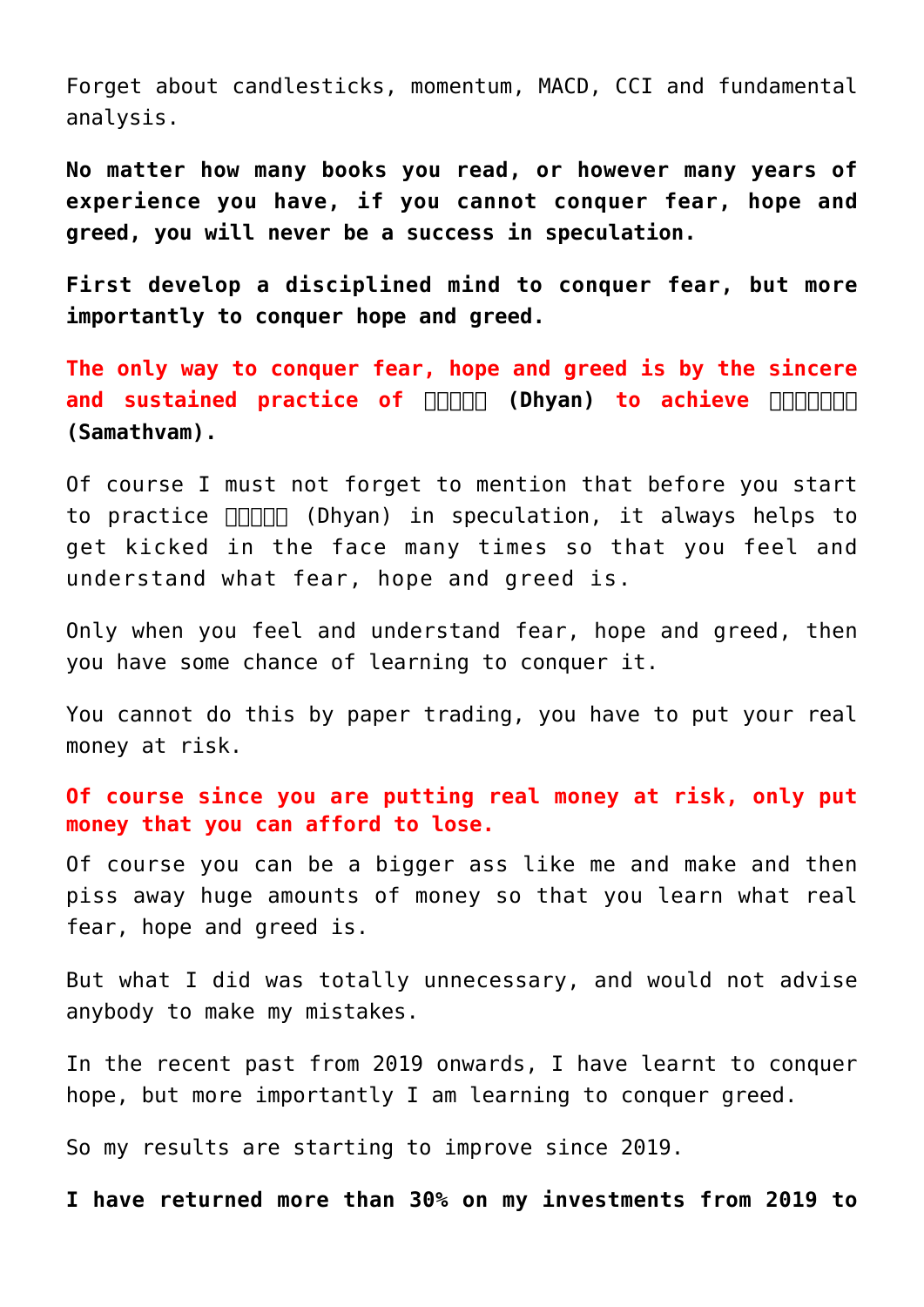**date when markets the world over have negative returns.**

I am ordinarily not a greedy person at all.

Almost all the money I have I spend on others.

Ask my friends what I would do if I had only Rs 10 in my pocket and saw someone in need.

But when I speculate I used to get very greedy.

I wanted double the profits than what I already had. I would double my bets instead of taking my cards off the table.

This has been my downfall till the recent past until 2018.

I figure if even a world class speculator like [Jesse](https://en.wikipedia.org/wiki/Jesse_Lauriston_Livermore) [Livermore](https://en.wikipedia.org/wiki/Jesse_Lauriston_Livermore) did break his rules and make mistakes, I also have made the same mistakes, but hopefully am learning not to repeat them in the future.

[Jesse Livermore](https://en.wikipedia.org/wiki/Jesse_Lauriston_Livermore) broke his rules too often, that he finally went bankrupt and shot his brains out.

That happens when you dont learn from getting kicked in the face many times.

My favourite all time book on speculation is [Reminiscences of](https://www.amazon.in/Reminiscences-Stock-Operator-Edwin-Lefevre/dp/8126518626) [a Stock Operator.](https://www.amazon.in/Reminiscences-Stock-Operator-Edwin-Lefevre/dp/8126518626)

**It is about [Jesse Livermore,](https://en.wikipedia.org/wiki/Jesse_Lauriston_Livermore) the greatest speculator in modern history.**

By the age of 15, he earned \$1000 (\$28000, Rs 18,00,000 in 2017 value).

He made \$100,000,000 (\$1.4 billion, Rs 9100 crores in 2017 value) in the [crash of 1929.](https://en.wikipedia.org/wiki/Wall_Street_Crash_of_1929)

Just follow the below rules by [Jesse Livermore](https://en.wikipedia.org/wiki/Jesse_Lauriston_Livermore) and you will be a success at speculation: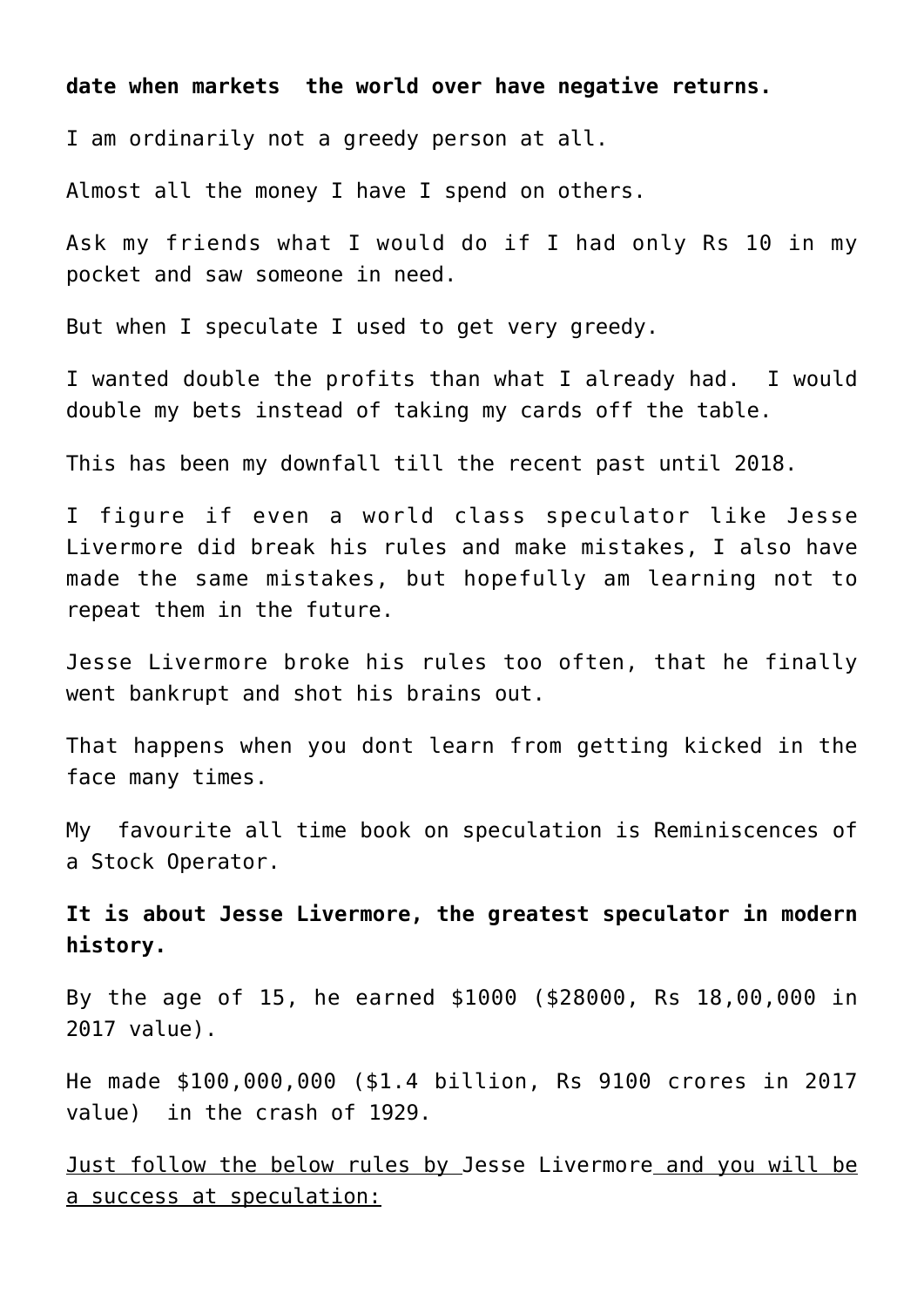1. Cut your losses.

2. Let your winners run.

3. Nothing new ever occurs in the business of speculating or investing in securities and commodities.

4. Money cannot consistently be made trading every day or every week during the year.

5. Don't trust your own opinion and back your judgment until the action of the market itself confirms your opinion.

6. Markets are never wrong – opinions often are.

7. The real money made in speculating has been in commitments showing in profit right from the start.

8. As long as a stock is acting right, and the market is right, do not be in a hurry to take profits.

9. One should never permit speculative ventures to run into investments.

10. The money lost by speculation alone is small compared with the gigantic sums lost by so-called investors who have let their investments ride.

11. Never buy a stock because it has had a big decline from its previous high.

12. Never sell a stock because it seems high-priced.

13. I become a buyer as soon as a stock makes a new high on its movement after having had a normal reaction.

14. Never average losses.

15. The human side of every person is the greatest enemy of the average investor or speculator.

16. Wishful thinking must be banished.

17. Big movements take time to develop.

18. It is not good to be too curious about all the reasons behind price movements.

19. It is much easier to watch a few than many.

20. If you cannot make money out of the leading active issues, you are not going to make money out of the stock market as a whole.

21. The leaders of today may not be the leaders of two years from now.

22. Do not become completely bearish or bullish on the whole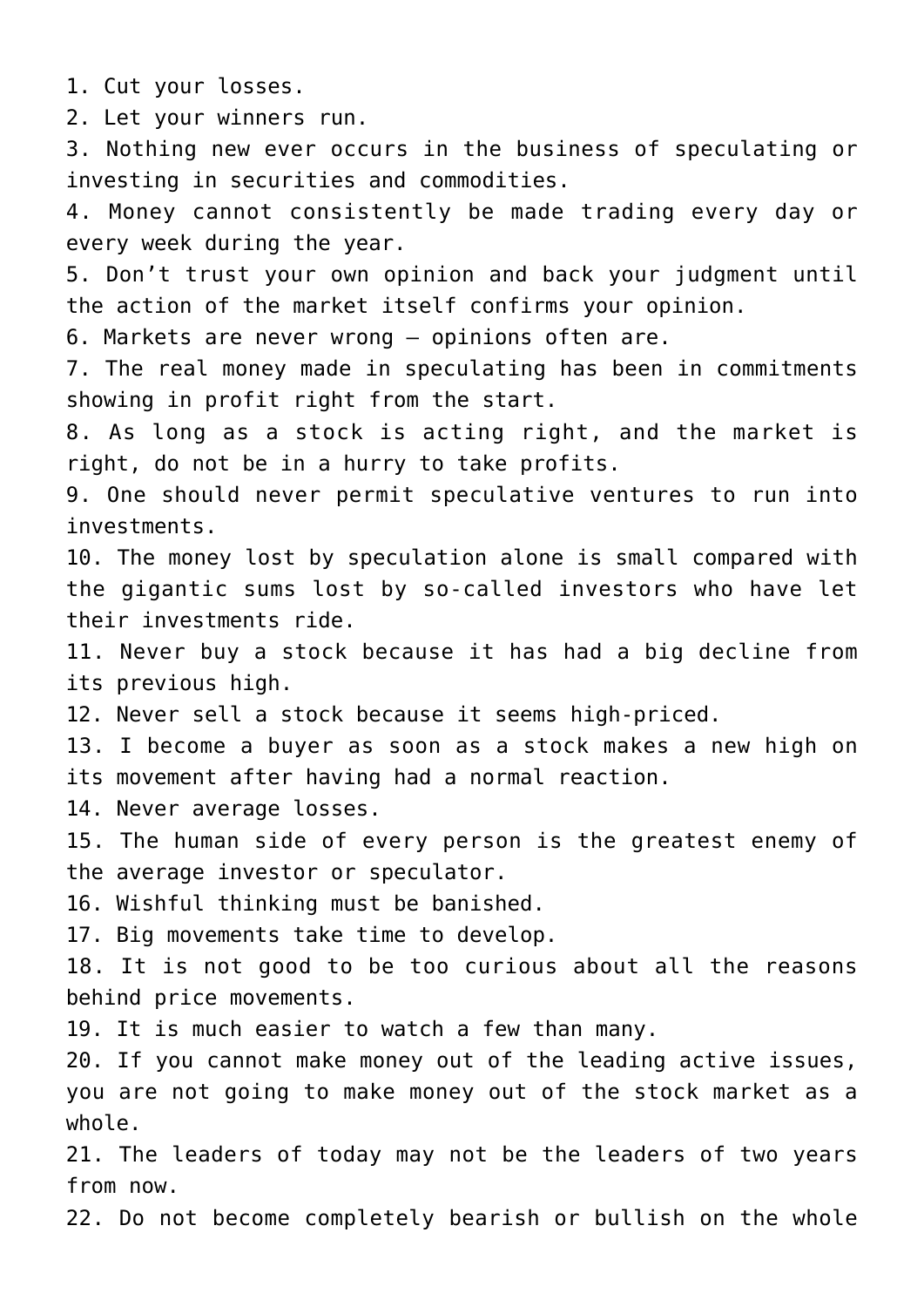market because one stock in some particular group has plainly reversed its course from the general trend. 23. Few people ever make money on tips. Beware of inside information. If there was easy money lying around, no one would be forcing it into your pocket.

There was one very important lesson that [Jesse](https://en.wikipedia.org/wiki/Jesse_Lauriston_Livermore) [Livermore](https://en.wikipedia.org/wiki/Jesse_Lauriston_Livermore) forgot to mention.

Never put all your eggs in one basket.

**Never go for "All or Nothing", because most times you will end up with nothing.**

Never risk more than 10% of your trading capital in a single long term equity trade.

If you are trading short term and volatile products, never put more than 2% of your trading capital in a single trade.

#### **Short Term Trading**

(hourly to daily to weekly to monthly to even currencies but can be applied to other short term also commodities, futures etc)

For short term trading the only person I would recommend to learn from is Chris Lee from [Pip Mavens.](https://www.pipmavens.com/)

He has taken 11 years and lost more than \$ 350,000 before he became a profitable trader so if you learn from him you will save 11 years and probably not have to lose more than \$10000 after you master his instructions.

Chris Lee writes like Zen Master, and his trading is also like a Zen Master, at least from the [equity curve](https://www.myfxbook.com/members/pipmavens/pip-mavens-dr/1646630) what he shows on his website which I assume to be the truth.

#### **Long Term Trading**

 $(> 1$  to 5 years)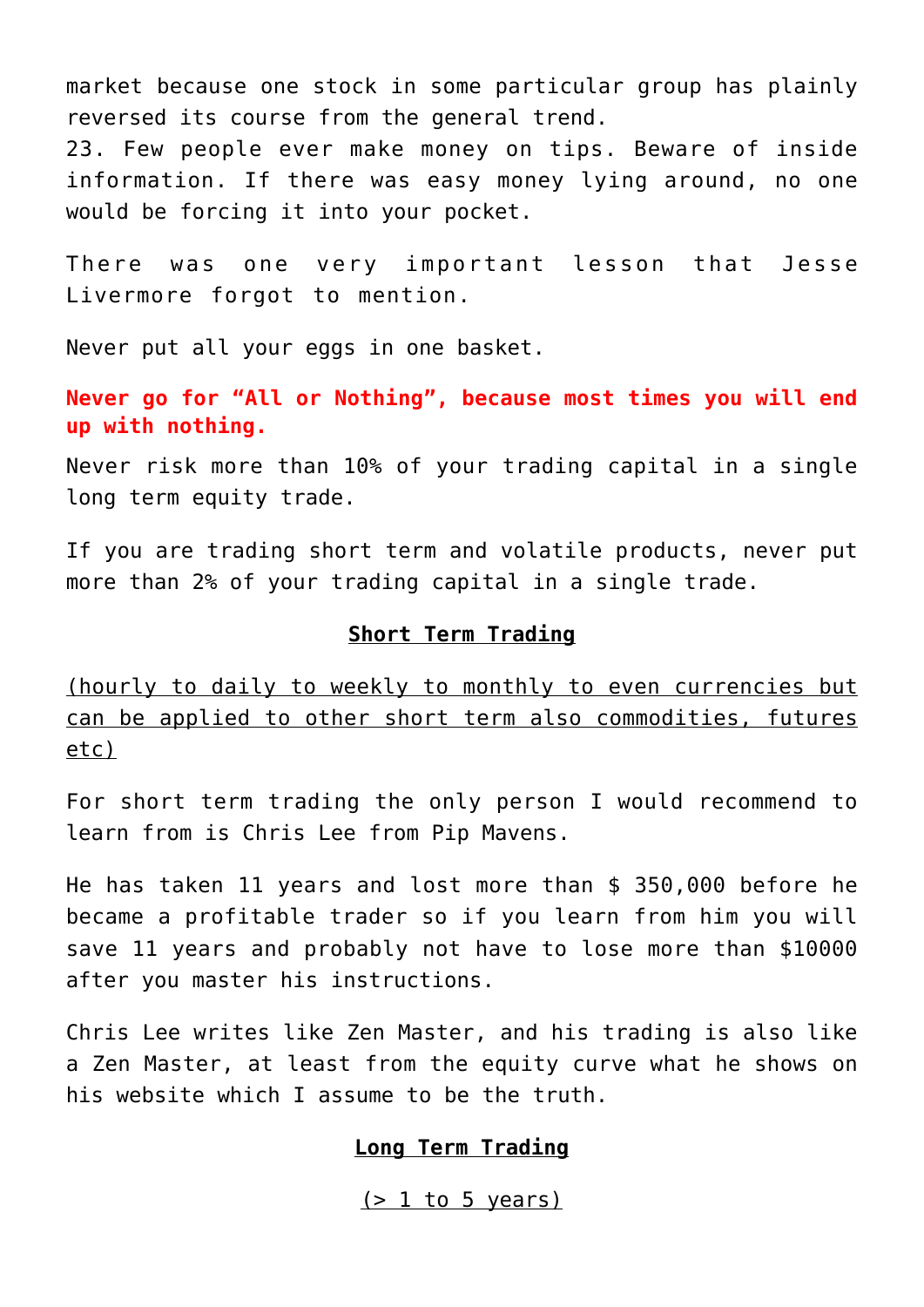#### **The Art of [ICU](http://en.wikipedia.org/wiki/Intensive_care_unit) Lottery Ticket Speculation**

Due to dumb luck, or maybe some talent, I am not sure which, I have been a reasonable success at **[ICU](http://en.wikipedia.org/wiki/Intensive_care_unit) Lottery Ticket Speculation.**

**[ICU](http://en.wikipedia.org/wiki/Intensive_care_unit) Lottery Ticket Speculation** means investing in almost dead stocks or stocks which have fallen significantly from their highs.

They were once flourishing companies, but due to some turn of fortune and change in business conditions they ended up in the **[ICU](http://en.wikipedia.org/wiki/Intensive_care_unit).**

Just like for a human, there are only two outcomes for a stock in the **[ICU:](http://en.wikipedia.org/wiki/Intensive_care_unit)**

#### **Death or Recovery.**

This is a really risky and extremely complicated method of speculation.

The odds of success even among the most sophisticated of **[ICU](http://en.wikipedia.org/wiki/Intensive_care_unit) Lottery Ticket** speculators is less than 15%.

But if even one of that 15% clicks, you can make more than 10+ times your money when the stock recovers.

My success rate in **[ICU](http://en.wikipedia.org/wiki/Intensive_care_unit) Lottery Ticket Speculation** has been more than 40% in the USA, but because of my mistakes in not following [Jesse Livermore's](https://en.wikipedia.org/wiki/Jesse_Lauriston_Livermore) rules and my addendum rule I have mentioned above all my gains have disappeared.

So I have only one Lottery Ticket now.

In the biggest Wall Street Pimp whose collapses caused world wide turmoil in 2008 – [Lehman Brothers.](https://en.wikipedia.org/wiki/Lehman_Brothers)

Hopefully it should pay off by late 2021 and even if it goes bust, I have learned my lessons from my previous mistakes and have only invested money I can afford to lose.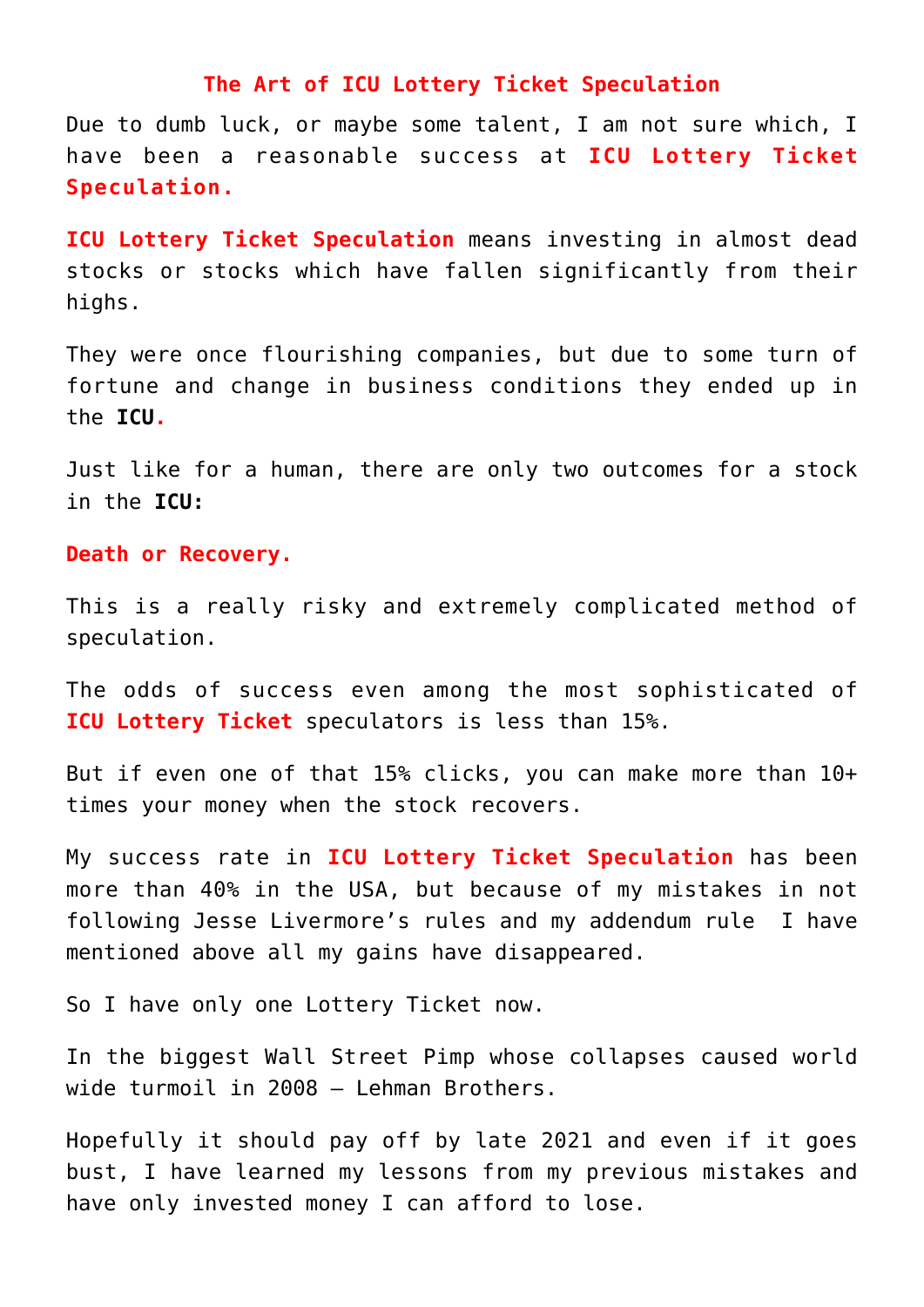## **My Principles of [ICU](http://en.wikipedia.org/wiki/Intensive_care_unit) Lottery Ticket Speculation**

The first principle of [ICU](http://en.wikipedia.org/wiki/Intensive_care_unit) Lottery Ticket Speculation is extreme patience.

It sometimes takes as much as two years to see at least 2X returns and in the meanwhile the stock could at the worst decline by 60% or even 80% and at the best could remain flat and go nowhere.

In those two years you probably would have made more money in a USA savings account (it is only 0.5% interest in the USA compared to 4% in any Indian savings account).

Some of you may think that if a stock declines by 60% it is going to fail.

There are conditions to this decline.

If it is a sudden fall on huge volume then better to get out. But if it is a gradual fall on very low volume, then this is the best time to accumulate in  $45 - 70$  day intervals.

**Start to accumulate only when the trend has flattened out or begins to turn upwards. Never accumulate in a downward trend or falling knife.**

To spot a trend change follow the money flow in the [Webull](https://www.webull.com/introduce) [app](https://www.webull.com/introduce) for at least two months.

[Webull](https://www.webull.com/introduce) is doing a valuable service to humanity by providing such valuable information for free in its extremely useful app.

Volumes in such stocks are extremely low and illiquid so that is why I say only risk money you can afford to lose.

Some of you may think that you can keep your money in a savings account and then invest just before the stock is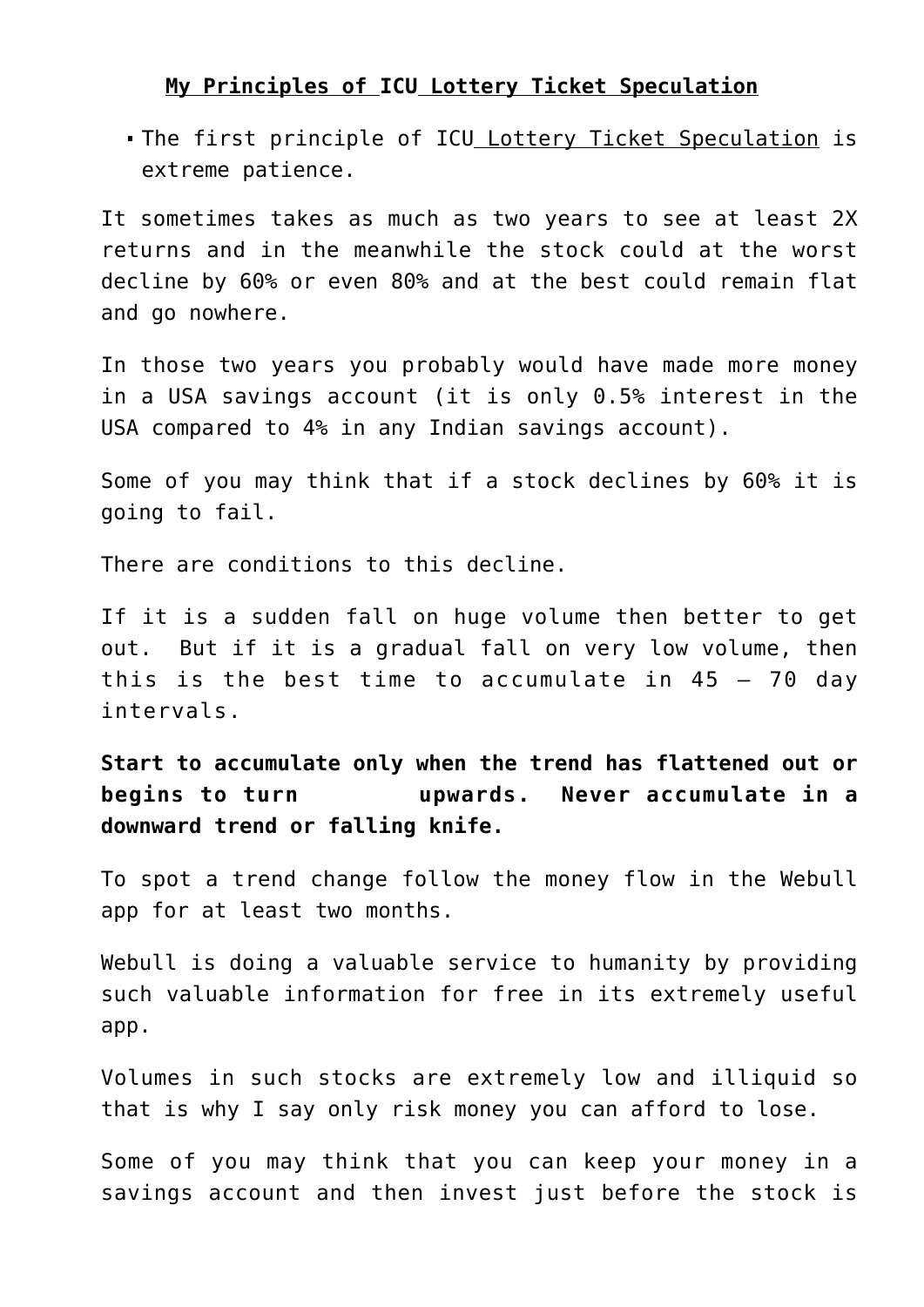going to go up.

This is a very difficult thing to do and can only be done if you have insider knowledge and it is illegal to trade based on insider knowledge.

[Martha Stewart](https://en.wikipedia.org/wiki/Martha_Stewart) who was almost a billionaire, sold a stock when informed by an insider, to avoid a loss of less than \$50,000.

This cost her 6 months in jail and a 2 year house arrest.

Same was the case with [Rajat Gupta](https://en.wikipedia.org/wiki/Rajat_Gupta).

He never even made a penny from the insider information he leaked, but it cost him two years in the [big house](https://www.merriam-webster.com/dictionary/big%20house).

This sort of punishment is very rare in [Bharat.](http://aryadharma.world/bharat/)

Here, even a world class fraud POS like the [King of Good](https://en.wikipedia.org/wiki/Vijay_Mallya) [Times](https://en.wikipedia.org/wiki/Vijay_Mallya) still remains a member of Parliament, walks free and probably will still be left with his overseas holdings which are enough for his generations.

The second principle of [ICU](http://en.wikipedia.org/wiki/Intensive_care_unit) Lottery Ticket Speculation is that you must be prepared to lose money but cut your losses by strictly setting a limit on how much you can lose and sell at all costs when you lose more than the limit you set.

Never hope it will go back up, just sell if your limits are broken.

If it starts to go back up, then buy it again after it starts going back up.

Also set sliding limits as you make profits. As your investment moves up, raise the sell limit so that what little profit you make is banked if the investment falls below your limit. Keep raising your sell price limit as the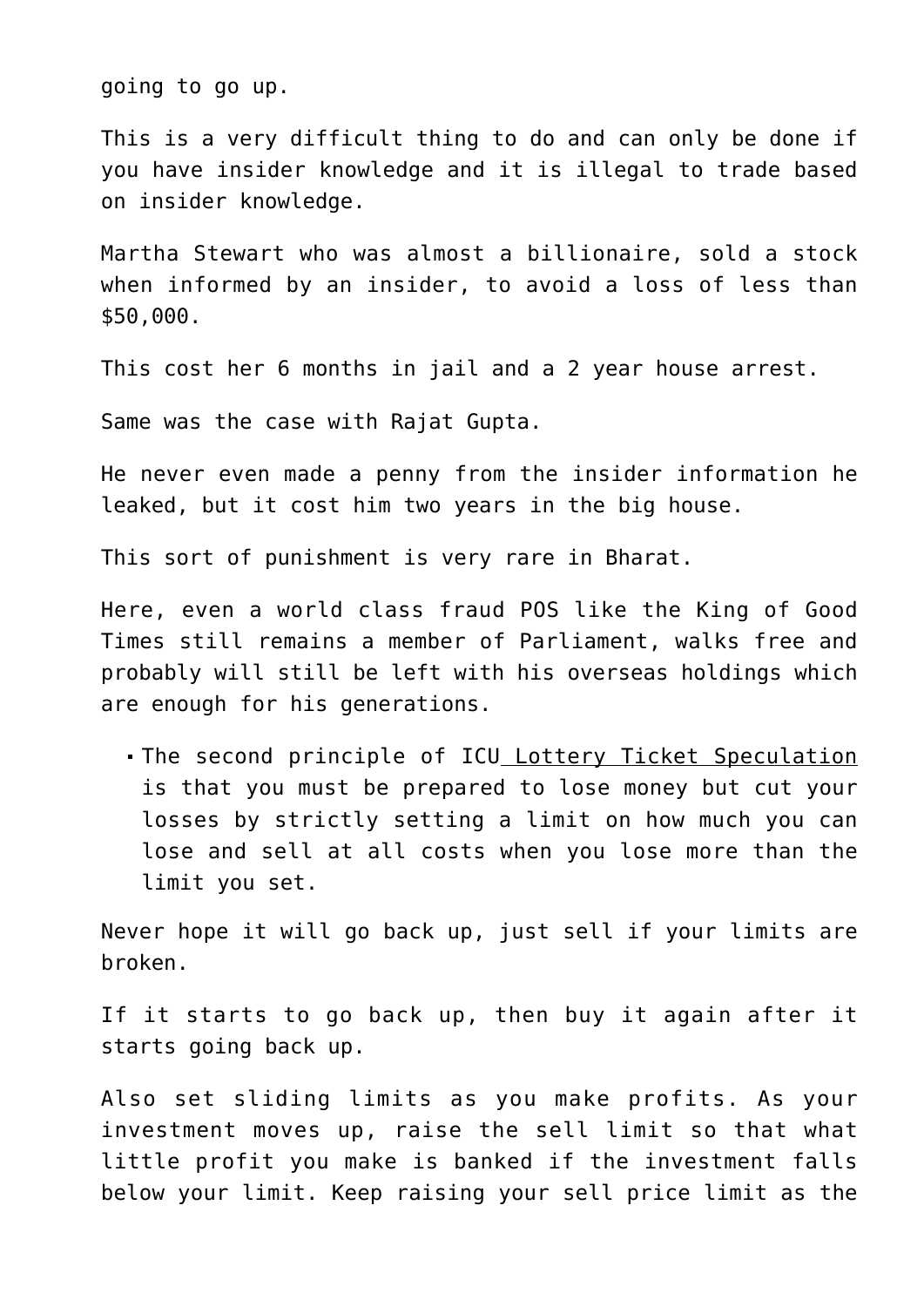investment goes up.

Do not at any cost maintain your sell limit at your original buying price. Bank whatever profit you get if your sliding sell limit is broken.

The third principle of [ICU](http://en.wikipedia.org/wiki/Intensive_care_unit) Lottery Ticket Speculation is that you must let your profits run.

If you follow the above principal of sliding limits you should have a good chance of letting your profits run.

- . The fourth principle of [ICU](http://en.wikipedia.org/wiki/Intensive_care_unit) Lottery Ticket Speculation is that you should not put more than 10% or a maximum of 15% of your capital in any single stock and in that you should cut your losses if the stock declines by more than 15%.
- The fifth principle and this is most important is to figure out which stock is down due to bad business strategy and which stock is down due to the dubious morals of the management (Kingfisher, Glodyne Technologies, Zylog Systems, Surya Pharma, Geodesic, Hindustan Motors, Rasoya Proteins, C Mahendra, Nakoda, Nissan Copper, Birla Cotsyn and other Yash Birla companies).

I lost a good bit of money on all of the above because I was not familiar with the morals of the management of the companies listed in the Indian stock market.

But in the USA, my strike rate was more than 50%, some of the huge wins I made was Healthsouth and Calpine (before it went bankrupt).

In the USA most stocks go bankrupt because of high debt and aggressive expansion and also because of shady and dubious morals of the professional management who have no stake in the company and leave all the risk to the shareholders in pursuit of their bonuses and stock options.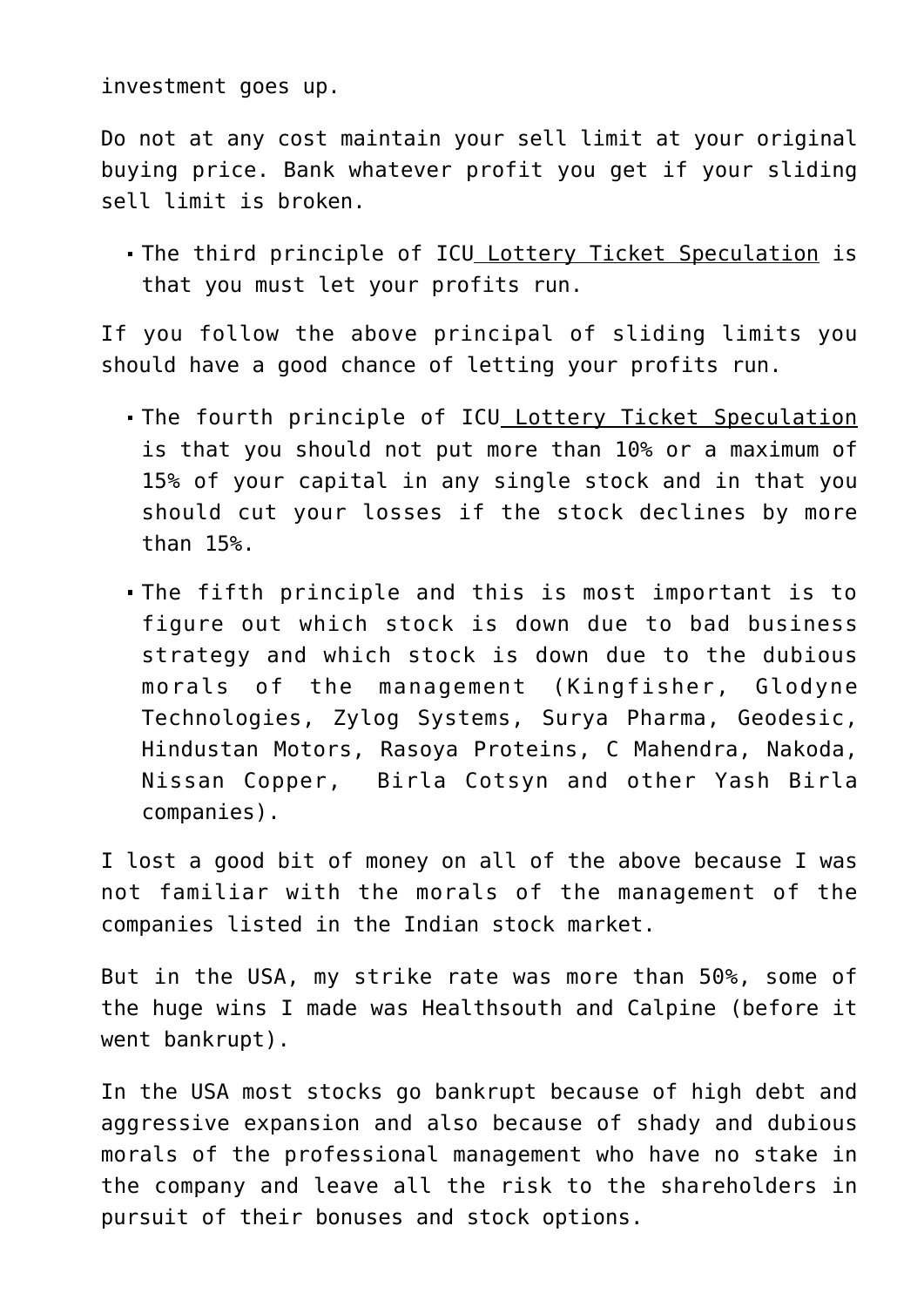In [Bharat](http://aryadharma.world/bharat/) most stocks mainly go bankrupt because of the shady and dubious morals of the management and promoters of these companies.

They are most willing to milk the company dry to enhance their personal fortunes.

- The sixth principle, is that the most exciting time to invest in a ICU lottery ticket stock is when it is doing nothing for at least 8-12 months and has crossed it all time low over at least 8-12 months. So you have to watch these stocks for a long time.
- The seventh principle is never catch a falling knife. It is only very rarely that stocks that have fallen sharply bounce back in a fast time. Most of the stocks that fall sharply either go bankrupt or reach their all time lows in about 18-24 months after beginning of the collapse of the stock.
- The eight principle is keep your powder dry. Do not invest just for the sake of investing or because you have money to invest. Wait for the right opportunity. Always keep your money liquid in a liquid daily dividend fund which you can deploy in two or three days. Do not keep it in a bank deposit. Liquid daily dividend funds give more returns and since they are dividends they are tax free.
- The ninth principle is do not jump blindly into the pool. First dip your toes into it and use the steps to descend into the pool. Never invest all at once in a stock. Always do so in installments, may be a week, month or even six months depending on the volatility of a stock. The more volatile the stock is, then take even more time of at least 2-3 months between each investment. Do not make short term investments in volatile stocks unless you are prepared to watch them and trade them frequently in a daily basis.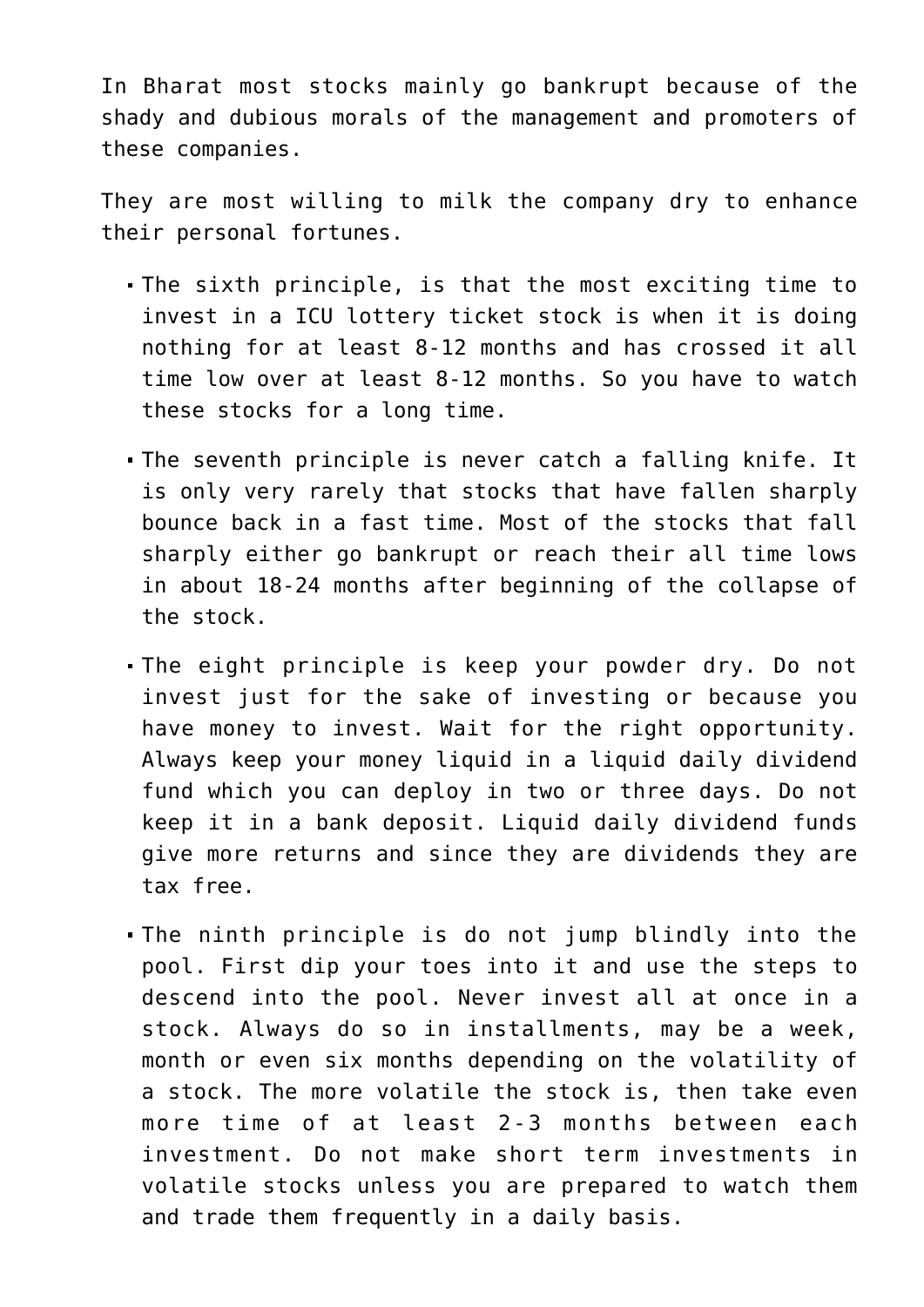Little drops of water make the ocean. Forget about huge 1000% gains in a one time big investment. Instead invest in little drops to make a good ocean which rises and fills slowly with every drop.

But remember oceans once formed, lift all boats and even destroy not only boats, but entire cities if there is too much tide.

So learn to ride the oceans, and always float above the tides. The moment the tide gets too rough, get off the boat (liquidate your investment) and head to safe dry land (keep the money in liquid daily dividend funds till the next opportunity comes up.)

Thoroughly study past economic bubbles and crashes for upto 300 years. Take the [Kondratiev Wave](http://en.wikipedia.org/wiki/Kondratiev_wave) seriously. This calls for even more patience, but if you can follow the Kondratiev Wave, even one trading period of a few months in your life time will change your family for generations.

Knowing when to jump onto the next technological breakthrough and jumping out when you see the end of the cycle can change your family for generations.

**And finally the last and most important principle of ICU lottery ticket speculation:**

**Find a regular job, work hard and smart and with devotion and learn from your job experience and then start a business in what you are good at and invest most of your money in what you are good at.** 

**Even in what you are good at do not invest more than 15-20% of your net worth.**

Just use money you can afford to lose in ICU lottery ticket speculation.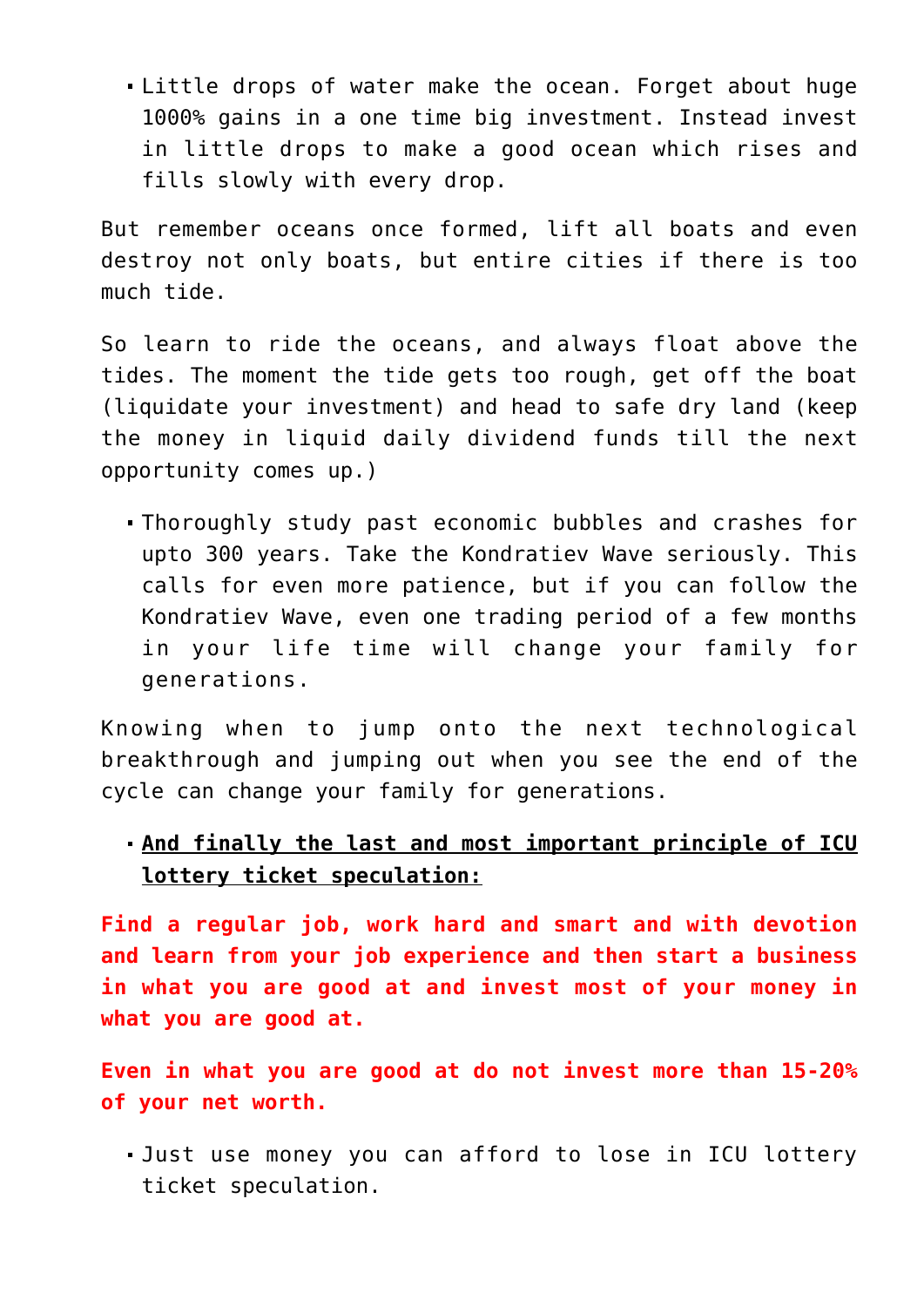Thats what you do if you are a sensible lottery player, you only gamble what you can afford to lose.

Dont mortgage your grandfather's house and wife's jewellery to do ICU lottery ticket speculation, because there is a very good chance you will no longer have the winning ICU lottery tickets, grandfather's house and even your wife.

## **The Art of Low Risk, Stable and Dividend Investing in Evergreen Stocks**

This is one of the best articles I have come across on HNI Investing and the mistakes we are making following conventional myths.

[Most damaging myths in Indian investing: Perils of an Indian](https://economictimes.indiatimes.com/markets/stocks/news/most-damaging-myths-in-indian-investing-perils-of-an-indian-hni/articleshow/76522616.cms) **HNT** 

More importantly he has given the formula to identify good investments.

## Extract from the above article:

## How to compound with relatively low risk

No one that we have met can time the stock market. Neither can we, and we make no attempt to do so. We know of only one way to generate significant real returns in a consistent manner – buy clean, well-managed Indian companies selling essential products behind very high barriers to entry. We call it the Consistent Compounding approach, and have seen it work, both in theory and in practice.

To build the portfolio without using any human judgement each year on June 30 we invest in stocks which in each of the preceding 10 years have grown revenues in double digits and delivered pre-tax-ROCE of at least 15% per annum (throughout the 10-year period). Then hold these stocks for the next 10 years. If you had invested Rs 100 using this method on June 30, 2000 then in mid-May 2020 your wealth would have